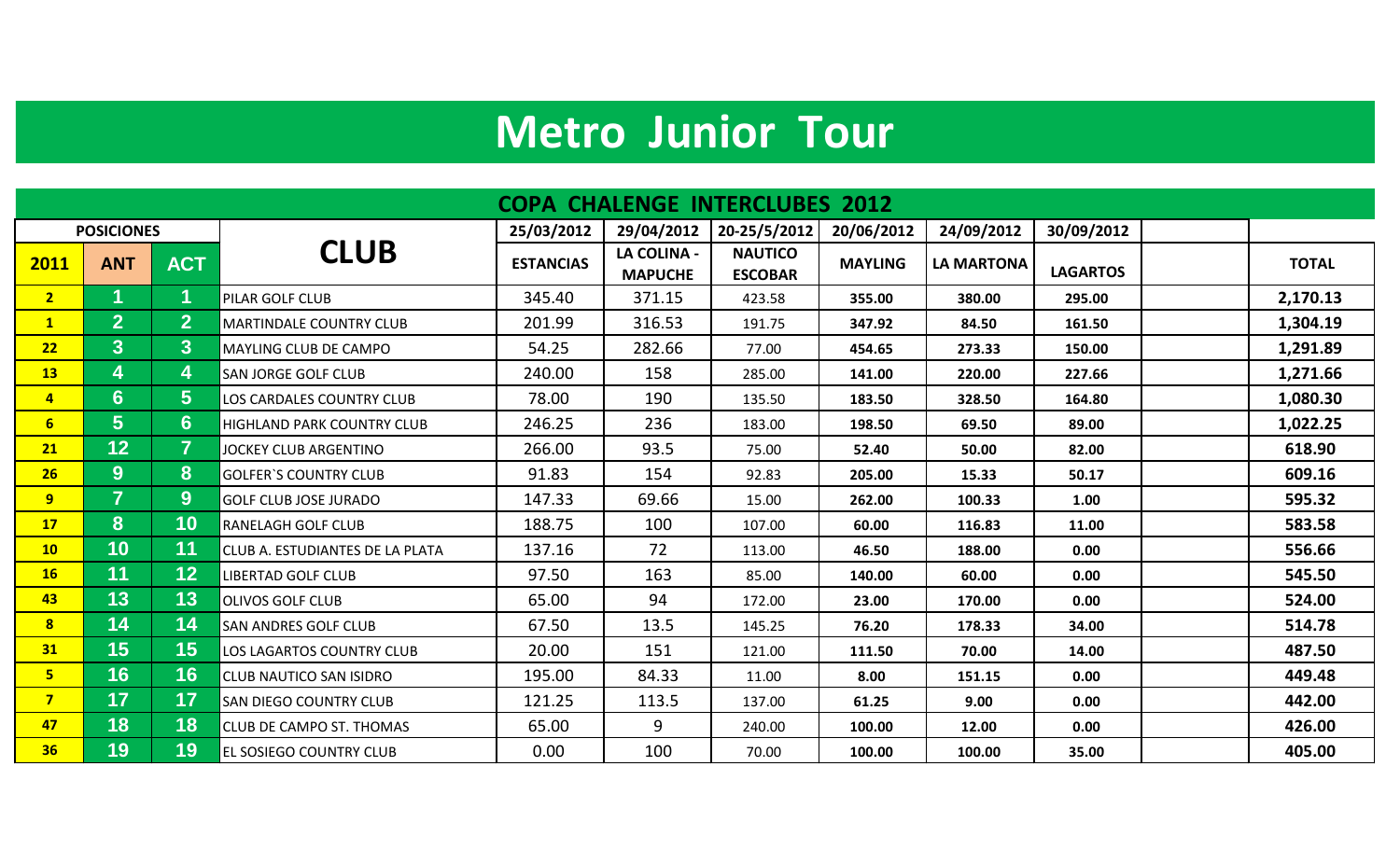| 24              | 20              | 20              | <b>CLUB DE CAMPO LA MARTONA</b>  | 3.00   | 62.5         | 130.00 | 101.00 | 68.33  | 0.00   | 364.83 |
|-----------------|-----------------|-----------------|----------------------------------|--------|--------------|--------|--------|--------|--------|--------|
| 12              | 21              | 21              | <b>BOCA RATON COUNTRY LIFE</b>   | 111.00 | 53           | 19.25  | 30.00  | 125.00 | 22.67  | 360.92 |
| 38              | 23              | 22              | NAUTICO ESCOBAR COUNTRY CLUB     | 82.50  | 62.33        | 52.00  | 35.50  | 90.00  | 37.33  | 359.66 |
| <b>11</b>       | 22              | 23              | HINDÚ CLUB                       | 123.33 | 40           | 62.00  | 100.00 | 0.00   | 0.00   | 325.33 |
| 29              | 24              | 24              | <b>MASCHWITZ GOLF CLUB</b>       | 50.00  | 50           | 50.00  | 50.00  | 120.00 | 0.00   | 320.00 |
| 46              | 26              | 25              | <b>ITUZAINGO GOLF CLUB</b>       | 80.00  | 125          | 30.30  | 19.00  | 30.00  | 10.00  | 294.30 |
| 27              | 25              | 26              | NORDELTA GOLF CLUB               | 72.50  | 85           | 6.00   | 60.00  | 70.00  | 0.00   | 293.50 |
| 42              | 28              | 27              | LARENA COUNTRY CLUB              | 70.00  | 28           | 35.00  | 51.50  | 45.00  | 41.00  | 270.50 |
| 34              | 27              | 28              | SOCIEDAD HEBRAICA ARGENTINA      | 0.00   | 54.03        | 137.00 | 54.00  | 0.00   | 13.50  | 258.53 |
| 3 <sup>7</sup>  | 29              | 29              | PACHECO GOLF CLUB                | 41.00  | 8            | 95.00  | 34.25  | 40.00  | 22.00  | 240.25 |
| 32 <sub>2</sub> | 30              | 30              | CAMPO CHICO C.C.                 | 45.00  |              | 45.00  | 75.00  | 10.00  | 0.00   | 175.00 |
| <b>18</b>       | 31              | 31              | <b>INDIO CUA GOLF CLUB</b>       | 0.00   | 17.5         | 45.00  | 10.00  | 100.00 | 0.00   | 172.50 |
| 51              | 32 <sub>2</sub> | 32 <sub>2</sub> | SAN MIGUEL DEL GHISO C. C.       | 40.00  | 100          | 0.00   | 0.00   | 0.00   | 0.00   | 140.00 |
| 44              | 34              | 33              | <b>MAPUCHE COUNTRY CLUB</b>      | 18.00  | 32.5         | 8.00   | 52.50  | 9.00   | 3.00   | 123.00 |
| 39              | 33              | 34              | <b>CAMPO GRANDE</b>              | 47.50  | 60           | 7.00   | 6.00   | 0.00   | 0.00   | 120.50 |
| <b>19</b>       | 35              | 35              | <b>CLUB ATLETICO LOMAS</b>       | 0.00   | 75           | 0.00   | 0.00   | 42.00  | 0.00   | 117.00 |
| 14              | 36              | 36              | C C.GOLF LAS PRADERAS DE LUJAN   | 54.33  | 6.5          | 20.00  | 0.00   | 22.00  | 0.00   | 102.83 |
| 58              | 37              | 37              | <b>CARMEL COUNTRY CLUB</b>       | 100.00 |              | 0.00   | 0.00   | 0.00   | 0.00   | 100.00 |
| 59              | 52              | 37              | SAN ISIDRO GOLF CLUB             |        |              |        | 0.00   | 0.00   | 100.00 | 100.00 |
| 23              | 38              | 39              | <b>SAN MARTIN GOLF CLUB</b>      | 0.00   | $\mathbf{1}$ | 25.00  | 23.25  | 41.66  | 6.00   | 96.91  |
| 25              | 39              | 40              | <b>COUNTRY CLUB EL BOSQUE</b>    | 65.00  |              | 0.00   | 0.00   | 0.00   | 0.00   | 65.00  |
| 20 <sub>2</sub> | 39              | 40              | ABRIL CLUB DE CAMPO              | 0.00   | 49           | 6.00   | 10.00  | 0.00   | 0.00   | 65.00  |
| 49              | 42              | 42              | <b>TORTUGAS COUNTRY CLUB</b>     | 0.00   | 10           | 19.25  | 10.00  | 0.00   | 5.00   | 44.25  |
| 15              | 41              | 43              | <b>CLUB PRIVADO LOMA VERDE</b>   | 19.25  |              | 0.00   | 0.50   | 20.00  | 0.00   | 39.75  |
| 52              | 43              | 44              | C. C. A BCO PCIA DE BUENOS AIRES | 0.50   | 8            | 30.00  | 0.00   | 0.00   | 0.00   | 38.50  |
| 28              | 44              | 45              | <b>EVERLINKS CLUB DE GOLF</b>    | 2.50   |              | 14.25  | 11.25  | 0.00   | 0.00   | 28.00  |
| 45              | 45              | 46              | <b>ESTANCIAS GOLF CLUB</b>       | 25.50  |              | 0.00   | 0.00   | 0.00   | 0.00   | 25.50  |